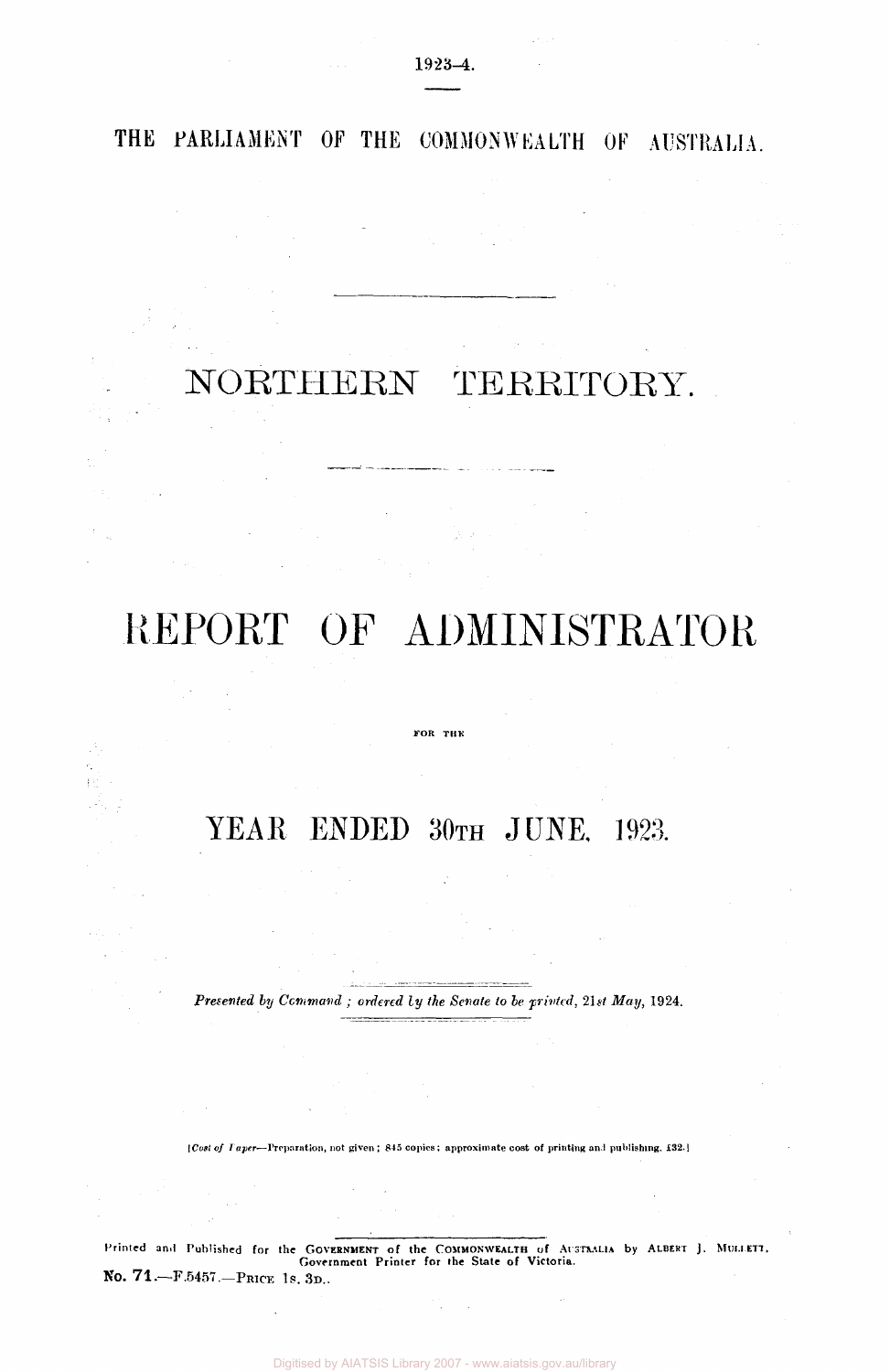# CONTENTS.

|                                                                                                                               |                          |                                                |                      |                        |                        |                        | Page                             |
|-------------------------------------------------------------------------------------------------------------------------------|--------------------------|------------------------------------------------|----------------------|------------------------|------------------------|------------------------|----------------------------------|
| Administrator's Report                                                                                                        |                          |                                                |                      |                        |                        |                        | $3 - 10$                         |
| Agricultural Department-                                                                                                      |                          |                                                |                      |                        |                        |                        |                                  |
| Report on Botanic Gardens, Darwin                                                                                             | $\ddot{\phantom{a}}$     | $\ddot{\phantom{a}}$                           | $\ddot{\phantom{0}}$ | $\ddot{\phantom{0}}$   | $\ddot{\phantom{1}}$   |                        | 11                               |
| Cotton Cultivation, Cotton Pests                                                                                              | $\ddot{\phantom{0}}$     | $\ddot{\phantom{0}}$                           | $\ddot{\phantom{0}}$ | $\ddot{\phantom{a}}$ . | $\ddot{\phantom{0}}$   | $\ddot{\phantom{1}}$   | 11, 12<br>$\ddot{\phantom{a}}$   |
| Cultivation of Peanuts<br>$\ddot{\phantom{a}}$                                                                                | $\ddotsc$                | $\ddot{\phantom{0}}$                           | $\ddot{\phantom{0}}$ | $\ddot{\phantom{0}}$   | $\ddot{\phantom{1}}$   | $\ddot{\phantom{0}}$   | 12<br>$\ddot{\phantom{1}}$<br>12 |
| Cultivation of Peanuts, Tobacco, Rice                                                                                         |                          | $\ddot{\phantom{0}}$                           | $\ddot{\phantom{0}}$ | $\ddot{\phantom{1}}$   | $\ddot{\phantom{1}}$   |                        | $\ddot{\phantom{0}}$<br>13       |
| Citrus Canker<br>$\ddot{\phantom{a}}$<br>$\ddot{\phantom{a}}$                                                                 | $\ddot{\phantom{0}}$     | $\ddot{\phantom{0}}$                           | $\ddot{\phantom{0}}$ | $\ddot{\phantom{0}}$   | $\ddot{\phantom{0}}$   | $\ddot{\phantom{0}}$   | $\ddot{\phantom{a}}$             |
| Public Health Department-                                                                                                     |                          |                                                |                      |                        |                        |                        |                                  |
| Infectious Diseases<br>$\ddot{\phantom{a}}$ .                                                                                 | $\ddotsc$                | $\ddot{\phantom{0}}$                           | $\ddot{\phantom{1}}$ | $\ddot{\phantom{1}}$   | $\ddot{\phantom{0}}$   |                        | 14                               |
| Hospitals<br>$\mathcal{L}_{\mathbf{A}}$ and $\mathcal{L}_{\mathbf{A}}$ and $\mathcal{L}_{\mathbf{A}}$<br>$\ddot{\phantom{0}}$ | $\ddot{\phantom{0}}$     | $\ddot{\phantom{1}}$                           | $\ddot{\phantom{0}}$ | $\sim$                 | $\ddot{\phantom{0}}$   | $\ddot{\phantom{1}}$   | 14<br>$\ddot{\phantom{0}}$       |
| Mosquito Reduction<br>$\ddot{\phantom{0}}$                                                                                    | $\ddot{\phantom{a}}$     | $\ddot{\phantom{0}}$                           | $\ddot{\phantom{1}}$ | $\ddot{\phantom{0}}$   | $\ddot{\phantom{0}}$   | $\ddotsc$              | 14                               |
| Food Inspection<br>$\sim 100$<br>$\ddot{\phantom{a}}$                                                                         | $\ddot{\phantom{a}}$     | $\ddot{\phantom{0}}$                           |                      | $\ddot{\phantom{0}}$   | $\ddot{\phantom{1}}$   | $\ddot{\phantom{a}}$   | 15                               |
| Population-Death and Birth Rates                                                                                              | $\ddot{\phantom{a}}$ .   | $\ddot{\phantom{a}}$                           | $\ddot{\phantom{0}}$ | $\ddot{\phantom{a}}$   | $\bullet$ $\bullet$    | $\ddot{\phantom{1}}$ . | .15,16                           |
| Lands and Mining Department-                                                                                                  |                          |                                                |                      |                        |                        |                        |                                  |
| Pastoral Leases, Permits, Grazing Licences, &c.                                                                               |                          |                                                | $\ddot{\phantom{0}}$ | $\ddot{\phantom{0}}$   |                        | $\ddot{\phantom{1}}$   | . . 16, 17                       |
| Crown Lands Revenue<br>$\ddot{\phantom{a}}$                                                                                   | <b>Contract Contract</b> | $\sim 100$ km s $^{-1}$                        | $\ddot{\phantom{a}}$ | $\ddot{\phantom{0}}$   | $\bullet$ $\bullet$    | $\ddot{\phantom{0}}$   | 16                               |
| Agricultural Leases, Mixed Farming and Grazing Leases                                                                         |                          |                                                |                      | $\ddot{\phantom{0}}$   | $\ddot{\phantom{0}}$   | $\ddot{\phantom{0}}$   | 17<br>$\ddotsc$                  |
| Aboriginal Reserves and Mission Leases                                                                                        |                          |                                                | $\ddot{\phantom{0}}$ | $\ddot{\phantom{0}}$   | $\ddot{\phantom{0}}$   | $\ddot{\phantom{1}}$   | 17<br>$\ddot{\phantom{a}}$       |
| Advances to Settlers                                                                                                          |                          |                                                | $\ddot{\phantom{1}}$ | $\ddot{\phantom{a}}$   | $\ddot{\phantom{0}}$   | $\ddot{\phantom{a}}$ . | 18<br>$\ddot{\phantom{0}}$       |
| Mining Reports<br><b>Contract Contract</b>                                                                                    | $\ddot{\phantom{a}}$ .   | $\ddot{\phantom{0}}$                           | $\ddot{\phantom{0}}$ | $\ddot{\phantom{0}}$   | $\ddot{\phantom{0}}$   | $\ddot{\phantom{0}}$   | 18<br>$\ddot{\phantom{0}}$       |
| Revenue from Mining<br>$\sim$ $\sim$                                                                                          | $\ddot{\phantom{a}}$     | $\mathbf{r}$ .                                 | $\ddot{\phantom{0}}$ | $\ddotsc$              | $\ddot{\phantom{1}}$   | $\ddot{\phantom{0}}$   | 19                               |
| Report on Marranboy Tin Battery                                                                                               | $\ddotsc$                | $\sim$ $\sim$                                  | $\ddot{\phantom{a}}$ | $\ddot{\phantom{0}}$   | $\ddot{\phantom{0}}$   | $\ddot{\phantom{0}}$   | $\ldots$ 19, 20                  |
| Report of Government Assayer                                                                                                  | $\ddot{\phantom{0}}$     | $\ddot{\phantom{a}}$                           | $\ddot{\phantom{1}}$ | $\ddot{\phantom{0}}$   | $\ddotsc$              | $\ddot{\phantom{a}}$   | 20                               |
| Stock Department-                                                                                                             |                          |                                                |                      |                        |                        |                        |                                  |
| Export of Cattle<br>$\ddot{\phantom{a}}$<br>$\ddot{\phantom{a}}$                                                              | $\ddot{\phantom{0}}$     | $\ddot{\phantom{a}}$                           | $\ddot{\phantom{0}}$ | . .                    | . .                    | $\ddot{\phantom{0}}$   | 21<br>$\ddot{\phantom{0}}$       |
| Cattle Dips<br>$\ddot{\phantom{a}}$                                                                                           | $\ddotsc$                | $\ddot{\phantom{a}}$                           | $\ddot{\phantom{0}}$ | $\ddot{\phantom{1}}$   | $\ddot{\phantom{1}}$   | $\ddot{\phantom{0}}$   | 21                               |
| <b>Stock Reserves</b><br>$\ddot{\phantom{0}}$<br>$\ddot{\phantom{0}}$                                                         | $\ddot{\phantom{a}}$     | $\ddot{\phantom{1}}$                           | $\ddot{\phantom{1}}$ | $\sim$ $\sim$          | $\ddotsc$              | $\ddot{\phantom{1}}$   | 21                               |
| Government Stock Stations<br>$\ddot{\phantom{a}}$                                                                             | $\ddot{\phantom{a}}$     | $\ddot{\phantom{a}}$                           | $\ddot{\phantom{a}}$ | $\ddot{\phantom{a}}$   | $\ddot{\phantom{1}}$   | . .                    | 21, 22<br>$\ddot{\phantom{a}}$   |
| Fisheries, Report of Inspector of-                                                                                            |                          |                                                |                      |                        |                        |                        |                                  |
| Pearling and Trepang Fishing                                                                                                  | $\ddot{\phantom{0}}$     |                                                |                      |                        |                        |                        | 22                               |
| <b>Fishing Licences</b><br>$\sim 100$<br>$\sim$ $\sim$ $\sim$ $\sim$                                                          | $\ddot{\phantom{a}}$     | $\ddot{\phantom{1}}$ .<br>$\ddot{\phantom{a}}$ |                      | $\ddot{\phantom{0}}$   |                        |                        | $\ddot{\phantom{a}}$<br>22       |
| Education Department-                                                                                                         |                          |                                                | . .                  | $\ddot{\phantom{0}}$   | $\ddot{\phantom{0}}$   | . .                    | $\ddot{\phantom{0}}$             |
| Schools and Attendances                                                                                                       |                          |                                                |                      |                        |                        |                        |                                  |
| <b>Staffs</b>                                                                                                                 |                          | $\ddot{\phantom{1}}$                           |                      |                        |                        |                        | 22, 23                           |
| $\ddot{\phantom{a}}$<br>$\ddot{\phantom{0}}$<br>. .                                                                           |                          |                                                |                      |                        |                        |                        | 23                               |
| Police Department-                                                                                                            |                          |                                                |                      |                        |                        |                        |                                  |
| Return of Offences<br>$\dddot{\phantom{0}}$<br>$\ddot{\phantom{0}}$                                                           |                          |                                                |                      | . .                    |                        | . .                    | 24                               |
| Government Storekeeper's Report                                                                                               |                          |                                                | $\ddotsc$            | $\ddotsc$              | $\ddot{\phantom{1}}$ . | $\ddot{\phantom{0}}$   | 24, 25                           |
| Bathurst Island Mission<br>$\ddot{\phantom{a}}$                                                                               | . .                      | $\ddot{\phantom{0}}$                           | . .                  | $\ddot{\phantom{1}}$   |                        | . .                    | 25, 26                           |
| Goulburn Island Mission<br>$\ddot{\phantom{a}}$                                                                               |                          |                                                |                      |                        |                        |                        | 26                               |
| Revenue Receipts and Expenditure                                                                                              |                          |                                                |                      |                        |                        | . .                    | 27                               |
| Exports and Imports from and to Darwin                                                                                        | $\ddot{\phantom{a}}$     |                                                |                      | ٠.                     |                        | $\ddot{\phantom{0}}$   | 27                               |
|                                                                                                                               |                          |                                                |                      |                        |                        |                        |                                  |

 $\label{eq:2.1} \frac{1}{\sqrt{2\pi}}\int_{\mathbb{R}^3}\frac{1}{\sqrt{2\pi}}\left(\frac{1}{\sqrt{2\pi}}\right)^2\frac{1}{\sqrt{2\pi}}\int_{\mathbb{R}^3}\frac{1}{\sqrt{2\pi}}\frac{1}{\sqrt{2\pi}}\frac{1}{\sqrt{2\pi}}\frac{1}{\sqrt{2\pi}}\frac{1}{\sqrt{2\pi}}\frac{1}{\sqrt{2\pi}}\frac{1}{\sqrt{2\pi}}\frac{1}{\sqrt{2\pi}}\frac{1}{\sqrt{2\pi}}\frac{1}{\sqrt{2\pi}}\frac{1}{\sqrt{2\pi}}\frac{$ 

 $\label{eq:2.1} \frac{1}{\sqrt{2}}\int_{0}^{\infty}\frac{1}{\sqrt{2\pi}}\left(\frac{1}{\sqrt{2}}\right)^{2}d\mu_{\rm{max}}\left(\frac{1}{\sqrt{2}}\right).$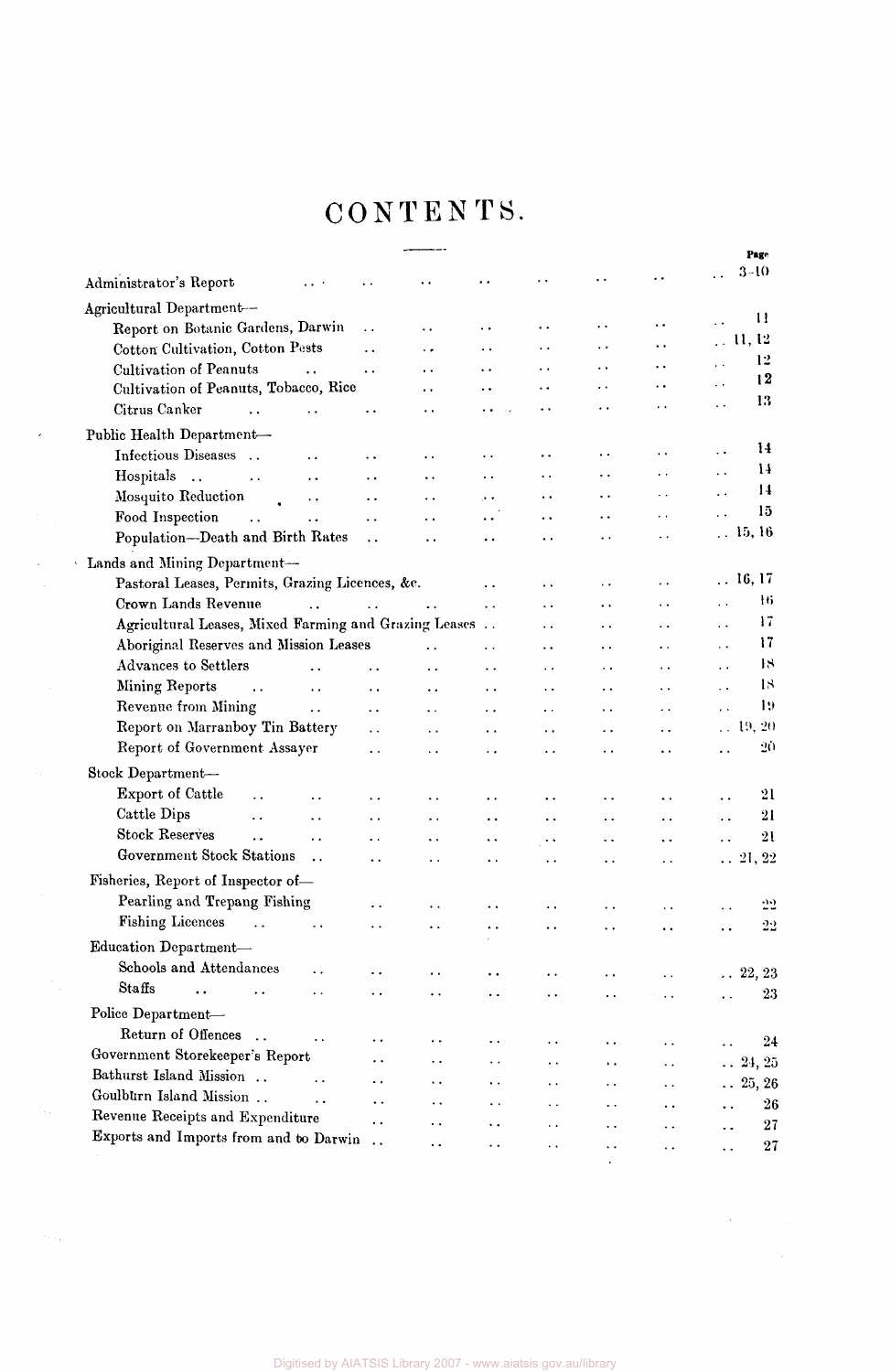here, but I should like to say that I was glad to see in the Press that the opinions I gave expression to in that report were largely upheld and endorsed by the reports of the Vice-Regal and Ministerial party which visited Alice Springs during this year.

In February, 1923, a report reached Darwin *via* Oenpelli that Miss Matthews, a lady mission helper on Goulburn Island, was in danger of attack by aboriginals, and a party of volunteers was despatched in the Quarantine launch *Calopus* to Goulburn Island, where they found Miss Matthews quite safe and unable to account for the alarmist report made. The *Calopus* is not a fully decked vessel, and at that season of the year such a voyage in such a boat is by no means unattended with risk.

In March, 1923, news was received at Darwin of an attack made by aboriginals in January on two luggers, the property of Captain Edwards, of Darwin, engaged in trepang fishing off Cape Gray. It was reported that one lugger had been totally destroyed, and that two Japanese members of the crew had been either captured or killed.

An expedition was fitted out at Darwin and sailed in the *John Alce,* accompanied and assisted for a portion of the voyage by the Mission vessel *John McBride,* for the locality, and the original report was confirmed, inasmuch as it was found that one lugger had been destroyed and no trace could be found of the two missing Japanese. The adjacent coast was searched and the expedition penetrated inland for 20 miles, but saw no aboriginals and could obtain no trace whatever of the missing Japanese.

Rumours reach me at intervals of trepang fishers from Torres Straits operating along the shores and islands of the Territory and of interference by them with the aboriginals, and I think it very probable that the attack on Captain Edwards' luggers was connected with something of the kind, but I have no means of verifying or disproving such rumours and until something in the nature of a coast patrol is established and the flag is shown in out-of-the-way places, the whole coast line remains a happy hunting ground for poachers and regrettable incidents may be expected to take place from time to time.

Vice-Admiral Sir William Clarkson arrived at Darwin on 15th April, 1923, and after making inquiries and investigations into wharfage facilities at Darwin and in the vicinity of the North Australian Meat Works, left in H.M.A.S. *Geranium* for the Sir Edward Pellew Group, from thence he returned to Darwin on 4th June, and left southwards by s.s. *Montoro* on the 6th.

On 15th May, 1923, the Minister of State for Home and Territories (Rt. Hon. Senator G. F. Pearce, P.C.) arrived at Darwin by s.s. *Montoro,* and remained till 21st May, when he left by train for the railway terminus at Emungalan, proceeding thence by motor car *via* the Barkly Tableland to connect with the Queensland railway system.

The Minister visited all public institutions and the North Australian Meat Works and received a number of deputations on various subjects, and on 20th May unveiled the Ross Smith Memorial at Fannie Bay, a ceremony at which there was a large attendance of Darwin people. The Darwin Town Band rendered the musical portion of the programme, the whole of which was organized and carried out under the supervision of the Government Secretary (Mr. C. B. Story), and a guard of honour was furnished by H.M.A.S. *Geranium.* 

On 17th May, a welcome to the Minister from the Northern Territory Branch of the Victoria League (President, Mrs. F. C. Urquhart) was given at the Town Hall, and on the 18th a civic welcome under the auspices of the Mayor (Mr. A. W. Adams) and the Town Council was held in the same building, and on the 19th a general reception in the Minister's honour was held in the grounds of Government Residency.

At all these functions, which were highly successful, the utmost cordiality and good feeling were manifest, and great satisfaction was felt and expressed all round with the visit of the Minister and with the living interest displayed by him in all matters pertaining to the progress and development of the Territory and the indications given of the determination of the Government to carry out a forward policy, more especially in connexion with Railway Construction, Communications, and Water Supply.

The Reports of Heads of Departments and Mission Stations are attached hereto, together with statistical tables illustrating the business of the year.

#### ABORIGINES.

With the exception of the attack on luggers at Cape Gray, aboriginals proper have given very little trouble, and their health and general condition is reported as good. In the environs of Darwin some complaints arose as to their conduct, more especially when under the influence of " hop beer." This pernicious beverage was found, on analysis, to contain an illegal percentage of alcohol, whereupon two vendors of it were prosecuted, convicted, and sentenced to six months,

Digitised by AIATSIS Library 2007 - www.aiatsis.gov.au/library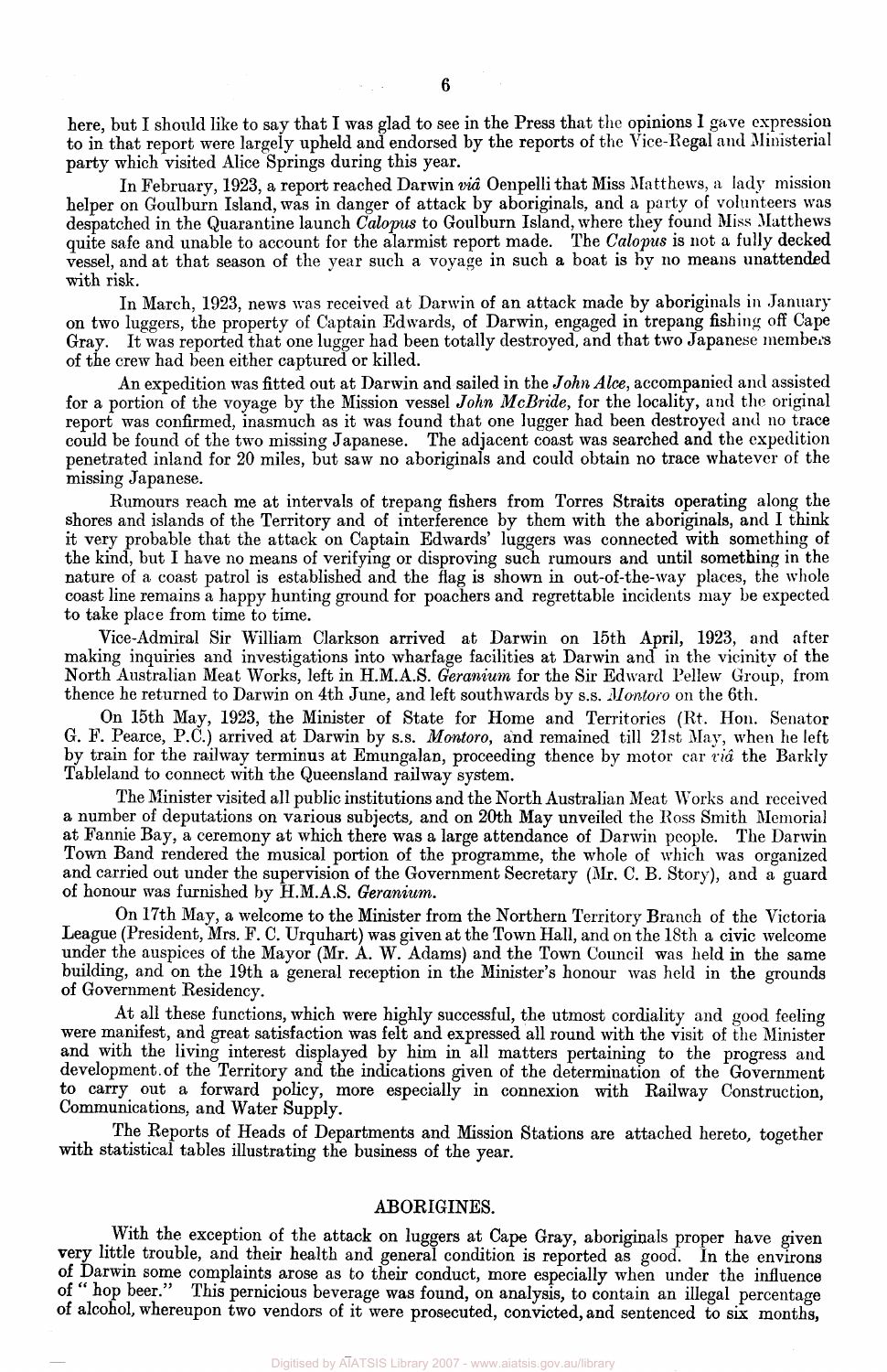imprisonment, but owing to a technical error in the information, these convictions were upset on appeal. They nevertheless had a deterrent effect, and since they took place little has been heard of the sale of " hop beer " or of complaints of misconduct by aboriginals. These incidents occurred since 30th June, 1923, but as the trouble they arose out of prevailed before that date I have mentioned the sequel here.

Trouble centres round what is known as " The Half-Caste Problem," which is more particularly in evidence at Alice Springs and Darwin. From the former place I made recommendations in July, 1922, which would, I believe, if adopted, have been very beneficial, but I understand it was considered that further expert advice was desired in the matter, and that action has been deferred pending the receipt of it.

At Darwin a proposition to remove the half-castes to the care of the Methodist Mission at Goulburn Island has fallen through, and the whole subject of the Darwin Compound is now under your consideration. Meantime, largely owing to energetic action by the Government Secretary, there is a noticeable improvement in the conditions obtaining there.

Although he is as well aware as I am that his proposal is impracticable, the Acting Chief Protector, in his report, repeats his suggestion of making Melville Island a reserve for half-castes and native prisoners. I dealt with this proposal on page 9 of my Annual Report for 1921-22, under the heading Police, and it is therefore unnecessary to go into the matter again here.

The tractor mentioned by the Acting Chief Protector has since the date of his report been brought in by means of a team of horses and placed under shelter at the Daly River Station. Attempts to bring it in under its own power failed.

The Regulations under the Aboriginals Ordinance stand in need of amendment in other respects beside those indicated by the Acting Chief Protector.

A deputation of pastoralists waited on me and drew attention to this, and I am giving it early attention, and all the suggestions in the Acting Chief Protector's Report will be fully considered and acted upon if it is found necessary to do so.

#### AGRICULTURE AND BOTANIC GARDENS.

The Superintendent of Agriculture and Curator of the Botanic Gardens again supplies an interesting, valuable, and, I think it may safely be said, an encouraging report. After indicating possibilities in regard to such products as mangoes and coconuts, he passes to a description of the inception of cotton growing and deals with the subject of cotton pests and the effect of their presence on the budding industry, and expresses his regret that the establishment of a Cotton Experimental Station on the Katherine River, as suggested by him and strongly recommended by me, was not approved.

He then reports on the excellent prospects for peanut-growing and as he has, I know, made the facts detailed by him widely known, it is strange that in only two places, namely at Adelaide River by Mr. Verburg, and at Daly River by Messrs. Parry and Hill, has the cultivation of this very payable crop been taken in hand. Mr. Allen, however, informs me that more persons are inquiring about peanuts, and as there is plenty of land suitable for growing them, it seems quite probable that, when the profitable results reached by the pioneer growers begin to be generally appreciated, important developments will take place.

I would ask for full consideration of the Superintendent of Agriculture's recommendation as to the resumption of the growing of citrus trees in the Territory. I need not descant upon the benefit to the community of a supply of citrus fruits in a climate like this, but I desire to point out that such fruits grow very well here, and that at the time the destruction of citrus trees was ordered the beginning of an export trade to West Australian ports was in evidence. The report on this subject referred to by the Superintendent was forwarded to you on 3rd July, 1923.

#### CHIEF HEALTH OFFICER.

The report of this officer deals comprehensively with the general health, sanitation, and vital statistics of the Territory. It will be seen that, from a health point of view, the year has been a very favorable one and that there has been a marked absence of malaria and other serious diseases of an infectious nature, and the death rate has been the lowest on record. A feature of the vital statistics which gives rise to serious reflection is that while the total white population only exceeds the total coloured population (excluding aboriginals) by 1,206, the coloured birth rate exceeds the white by 27 per  $1,000$ , or in other words the natural increase of the coloured people is three times that of the white.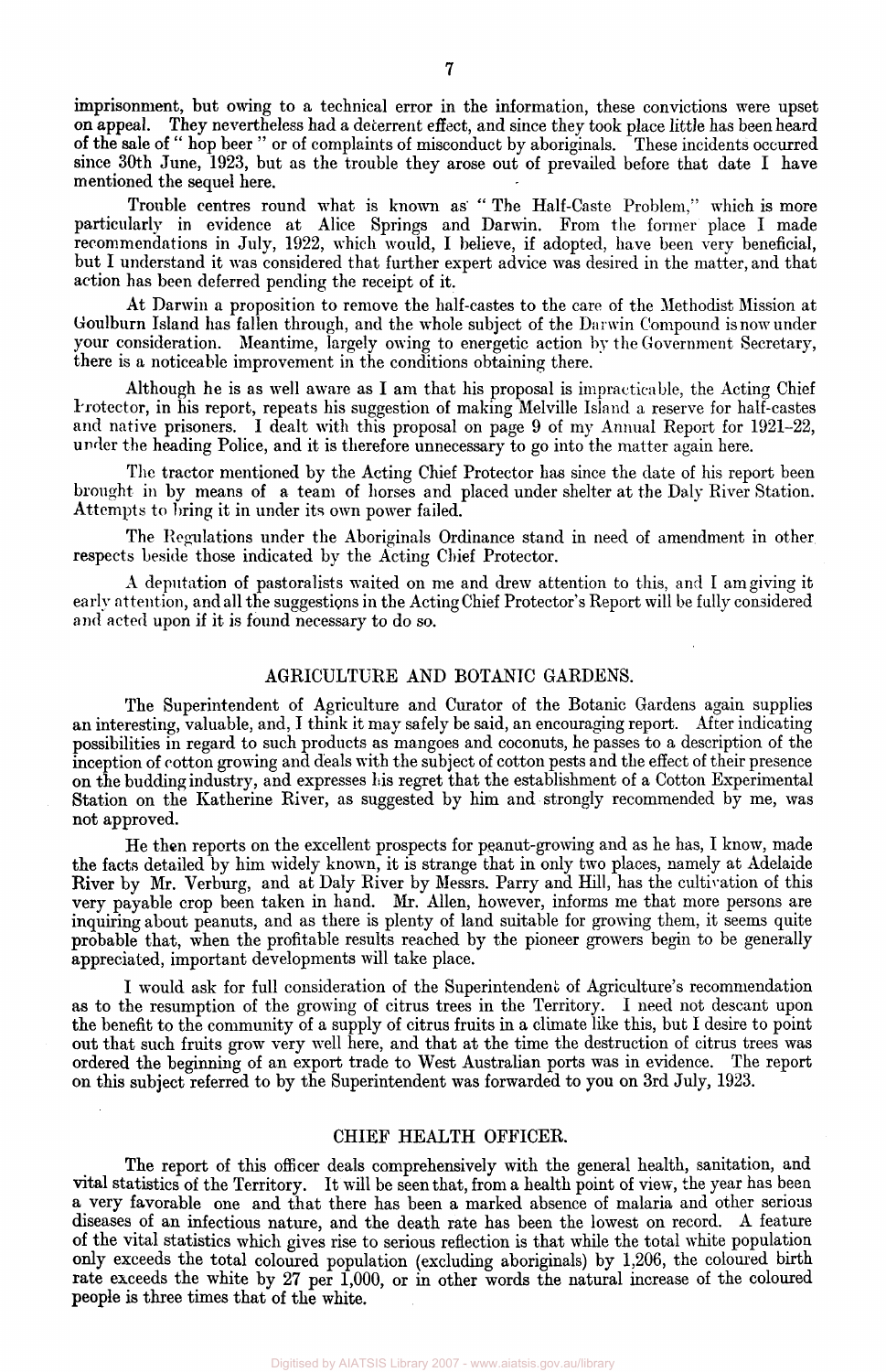ment Store was concerned did not occur at all. Breakages, also, were at their lowest on record. The only claims for non-delivery were for ullages in transit.

Freight charges from southern ports to Darwin were subject to alteration. In July, 1922, the rate was 80s. per ton for general cargo, and 120s. per ton for special or dangerous cargo. In September of the same year these charges were reduced to 75s. and 112s. 6d. per ton respectively. A further decrease took place in June of this year when freights were lowered to 70s. and 105s. per ton respectively.

Local stevedoring and other charges remained stationary at 18s. 3d. per ton, and this applies also to railage charges from Darwin to the Government Store's siding at 63. per ton.

The supply of gelignite during the year fell short of anticipations. Tin experienced, at one time, a rise in price, and in consequence this office received many inquiries in connexion with the sale of explosives, of which there was none on hand. But it was known that the brigantine Rachel *Cohen* had 150 cases of explosives on board for Darwin, and the arrival of the said brigantine in this port was looked forward to eagerly. Should in the near future the price of tin justify the working of our mines, 150 cases of gelignite will find a sale all too readily. There is little probability that the Eastern steamers will ever carry explosives for us. But there may be a chance that small quantities of gelignite, say, ten case lots, may be taken on board for Darwin by steamers coming to this port from the West. Inquiries will be set on foot in regard to this at an opportune time.

| During the year 1922-23 the Stores                                                    |                                  |
|---------------------------------------------------------------------------------------|----------------------------------|
| Branch purchased goods on ac-<br>count of its Stores Trust Fund<br>for                | £4,356                           |
| $\cdots$<br>And placed orders and handled goods<br>for "direct supply" to the Depart- |                                  |
| ments for                                                                             | 4,701<br>£9,057                  |
| Total sales from stock amounted to<br>Adding "direct supply" sales as                 | £4,899                           |
| above<br>$\cdots$                                                                     | 4,701<br>9,600                   |
| Total turnover for 1922-23<br>$\ddotsc$                                               | £18,657<br>$\dddot{\phantom{0}}$ |
| Value of stock 30th June, $1923$ £6,156                                               |                                  |
| For the same period liquor was purchased<br>and landed for                            |                                  |
| And liquor sales for the year amounted to                                             | £20,097<br>$\cdots$<br>18,728    |
| Resulting in a turnover for 1922-23                                                   | $\dots$ £38,825                  |
| Liquor stocks on hand 30th June,<br>1923<br>$\cdots$                                  | £5,275                           |
| The grand total of the yearly turnover<br>for both stores combined was                | 18,567                           |
|                                                                                       | 38,825<br>£57,392                |
|                                                                                       |                                  |

K. NYLANDER, Government Storekeeper.

### REPORT ON BATHURST ISLAND MISSION, JUNE, 1922—JUNE, 1923.

IN GENERAL.

The *personnel* of the Mission consists of one priest, one brother, and two nuns. There are also two Manilla men with their wives (half-castes). The Manilla men take care of the Mission lugger, helped by a native crew.

During the above-mentioned year, the. work among the natives has been progressing steadily. The natives come to the station for work, as this is the only means they have of securing flour and tobacco. The principle laid down for them is no work no pay, and they are well aware of this fact. After a few months at the station they feel the call of the bush, and must go away for a time. They have also other attractions in the bush, such as a corroboree or a tribal fight. Their supply of tobacco soon runs short, and they return to the station for another period. They are continually on the go thus to and from the bush. On the average there are generally about 50 natives camped in the vicinity of the Mission Station. At times there are over 100. During the wet season most of them come in from the bush as it is difficult to procure their native foods.

Twenty of the young men are married to young women that have been bought from the old men. Most of these young women spent some time with the sisters before their marriage, where they received a little schooling and were taught washing, &c. This is the only way the young men have a chance of marriage, as otherwise the old men keep all the women for themselves. These young couples regard the station as their home. They spend most of their time there, and thus there is a better chance of training their children.

Of course, as yet the natives are far from perfect. They are good and trustworthy in many ways, but for one thing they find it difficult to resist the temptation to steal. When they are caught doing anything wrong they are sent bush, 'and must remain away until permission is given by the one in charge for them to return. With regard to work they require constant supervision, or otherwise they will do little. If they

are given a task to perform they must finish it in a satisfactory manner before they are given their food or tobacco.

*Cultivation.*—Whilst at the station the natives are employed mostly in agricultural work. dry season they prepare the ground for planting, and during the wet they are kept busy weeding, &c. There are about 50 acres under cultivation, bananas, cocoanuts, pine apples, paw paws, mangoes, smeet potatoes, yams, maize, arrowroot, peanuts, Kaffir corn, and vegetables are also cultivated. Last year over  $\frac{1}{2}$  a ton of peanuts were grown, and sold in Sydney at the rate of  $£41$  a ton. There was about  $\frac{1}{2}$  an acre under cotton, but this was a failure as the insects destroyed the plants. All the other plants do well, and for a few months of the year there are enough sweet potatoes and yams to feed the natives around the station.

*Saw-mill.*—There is also a saw-mill on the station run by natives under the supervision of the one in charge of the Mission. The natives do all the work at the mill. During the last twelve months the mill has not been worked constantly, as there has. been little demand for timber. Still all the timber is cut that is required for buildings and repairs on the station.

The natives do other odd jobs, such as fencing, building sheds, bringing logs from the bush for the mill, repairing the fish traps, &c. They made a road through the bush for about 6 miles. One of the Manilla men, with the help of the natives, built seven dingheys that were sold in Darwin.

*Stock.—*There are twenty head of cattle on the station, 100 goats, nine sheep, 25 pigs, and 150 fowls. All the stock do splendidly except the sheep. The sheep keep in good condition, but are slow to increase.

*School.*—The nuns are in charge of the school. On the average 25 children attend the school, where they learn reading, writing, arithmetic, and receive religious instruction. Most of them are bright, and take an interest in their lessons. They are not as regular in attendance as white children. For when their parents